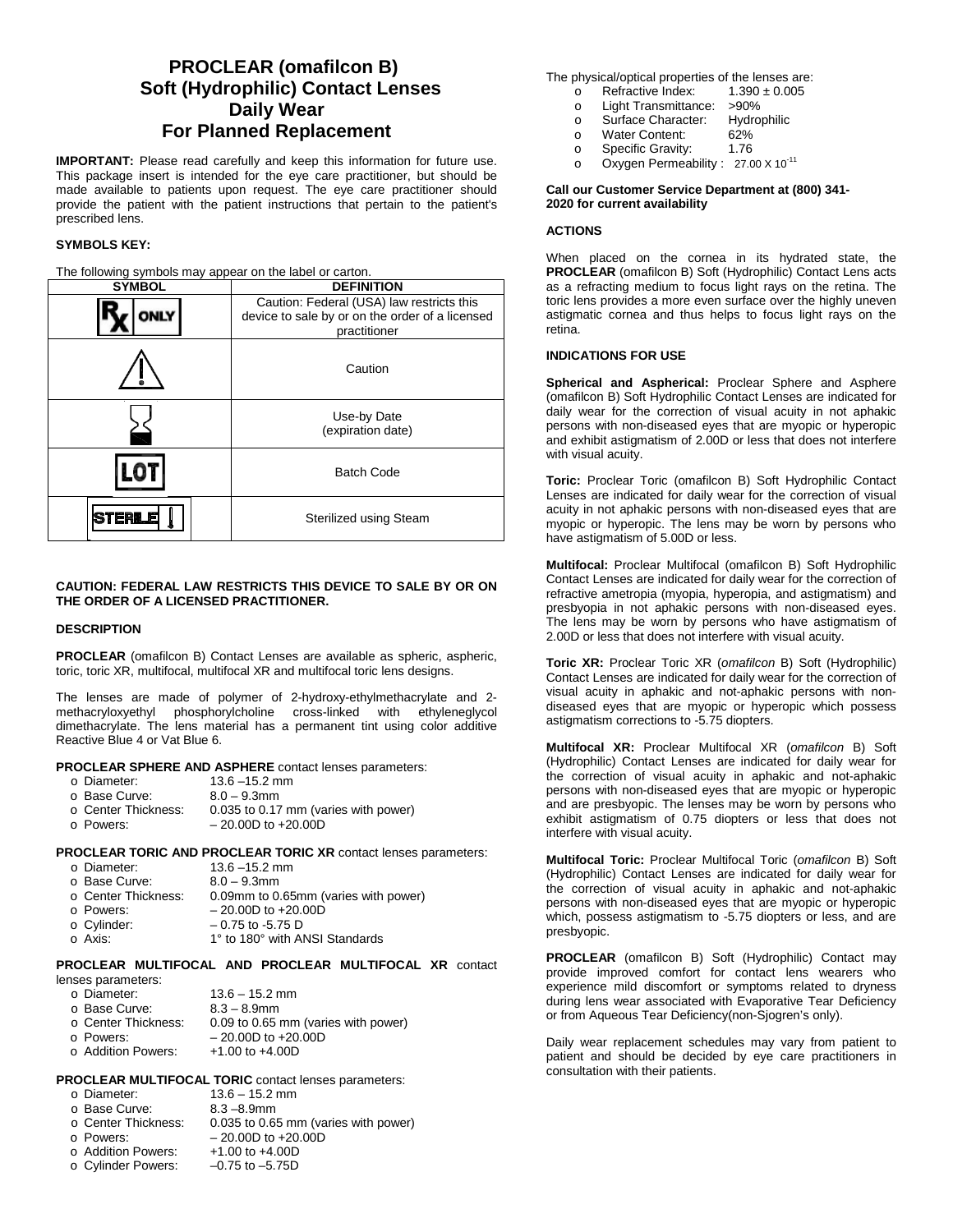### **CONTRAINDICATIONS (REASONS NOT TO USE)**:

Do not use soft contact lenses when any of the following conditions exist:

- o Acute and subacute inflammation or infection of the anterior chamber of the eye.
- o Any eye disease, injury, or abnormality that affects the cornea, conjunctiva, or eyelids.
- o Severe insufficiency of lacrimal secretion (dry eyes).
- o Corneal hypoesthesia (reduced corneal sensitivity), if not aphakic.
- o Any systemic disease that may affect the eye or be exaggerated by wearing contact lenses.
- o Allergic reactions of ocular surfaces or adnexa that may be induced or exaggerated by wearing contact lenses or use of contact lens solutions.
- o Allergy to any ingredient, such as mercury or thimerosal, in a solution, which is to be used to care for any soft contact lens.
- o Any active corneal infection (bacterial, fungal, or viral).
- o If eyes become red or irritated.
- o The patient is unable to follow lens care regimen or unable to obtain assistance to do so.

# **WARNINGS**

**Patients should be advised of the following warnings pertaining to contact lens wear:**

o **PROBLEMS WITH CONTACT LENSES AND LENS CARE PRODUCTS COULD RESULT IN CORNEAL INFECTION AND/OR ULCER AND LEAD TO LOSS OF VISION.** It is essential that you follow your eye care practitioner's directions and all labeling instructions for proper use of lenses and lens care products, including the lens case.

You should follow the complete recommended lens rubbing and rinsing times in the product labeling to adequately disinfect your lenses and reduce the risk of contact lens contamination. Reduced rubbing or rinsing times may not adequately clean your lenses.

You should fill your lens case with fresh solution every time you store your lenses and never "top-off" or re-use solution. You should discard your solution immediately after your lenses have been removed from the lens case. You should not expose or store your lenses in or rinse your lens case with any water, such as tap, bottled or distilled, or with any non-sterile solution.

Clean, rinse and air-dry your lens case each time you remove your lenses. In order to permit excess solution to drain, you can flip over your lens case while air drying. Replace your lens case frequently, depending upon your hygiene habits.

- $\circ$  The result of a study<sup>1</sup> indicate the following:
	- The overall annual incidence of ulcerative keratitis in daily wear contact lens users is estimated to be about 4.1 per 10,000 persons and about 20.9 per 10,000 persons in extended wear contact lens users.
	- b. The risk of ulcerative keratitis is 4 to 5 times greater for extended wear contact lens users than for daily wear users. When daily wear users who wear their lenses overnight and extended wear users who wear their lenses on a daily basis are excluded from the comparison, the risk among extended wear users are 10 to 15 times greater than among daily wear users.
	- c. When daily users wear their lenses overnight (outside the approved indication), the risk of ulcerative keratitis is 9 times greater than among those who do not wear them overnight.
	- d. The overall risk of ulcerative keratitis may be reduced by carefully following directions for lens care, including cleaning the lens case.
	- e. The risk of ulcerative keratitis among contact lens users who smoke is estimated to be 3 to 8 times greater than among non-smokers.

f. If patients experience eye discomfort, excessive tearing, vision changes, redness of the eye or other problems, they should be instructed to immediately remove their lenses and promptly contact their Eye Care Practitioner. It is recommended that contact lens wears see their Eye Care Practitioner routinely as directed.

*1 NewEnglandJournalofMedicine,September21,1989;321(12),pp.773-783*

#### **PRECAUTIONS**

## **Special Precautions for Eye Care Practitioners**

- Due to the small numbers of patients enrolled in clinical investigation of lenses, all refractive powers, design configurations, or lens parameters available in the lens material are not evaluated in significant numbers. Consequently, when selecting an appropriate lens design and parameters, the eye care practitioner should consider all characteristics of the lens that can affect lens performance and ocular health, including oxygen permeability, wettability, central and peripheral thickness, and optic zone diameter.
- o The potential impact of these factors on the patient's ocular health should be carefully weighed against the patient's need for refractive correction; therefore, the continuing ocular health of the patient and lens performance on the eye should be carefully monitored by the prescribing eye care practitioner.
- o Patients who wear contact lenses to correct presbyopia may not achieve the best corrected visual acuity for either far or near vision. Visual requirements vary with the individual and should be considered when selecting the most appropriate type of lens for each patient.
- o Aphakic patients should not be fitted with any soft contact lenses until the determination is made that the eye has healed completely.
- o Fluorescein, a yellow dye, should not be used while the lenses are on the eyes. The lenses absorb the dye and become discolored. Whenever fluorescein is used in the eyes, the eyes should be flushed with a sterile saline solution that is recommended for in-eye use.
- Before leaving the eye care practitioner's office, the patient should be able to promptly remove the lenses or should have someone else available who can remove the lenses for him or her. Eye care practitioners should instruct the patient to remove the lenses immediately if the eye becomes red or irritated.

Eye care practitioners should carefully instruct patients about the following care regimen and safety precautions:

- o Different solutions cannot always be used together, and not all solutions are safe for use with all lenses. Use only recommended solutions.
- o Never use solutions recommended for conventional hard contact lenses only.
- o Chemical disinfection solutions should not be used with heat unless specifically indicated on product labeling for use in both heat and chemical disinfection.
- o Always use fresh unexpired lens care solutions.
- o Always follow directions in the package inserts for the use of contact lens solutions.
- o Use only a chemical lens care system. Use of a heat care system can damage the soft contact lenses.
- o Sterile unpreserved solutions, when used, should be discarded after the time specified in the labeling directions.
- o Do not use saliva or anything other than the recommended solutions for lubricating or wetting lenses.
- o Always keep lens completely immersed in the recommended storage solution when the lenses are not being worn (stored). Prolonged periods of drying will damage lenses and reduce the ability of the lens surface to return to a wettable state. Follow the lens care directions for Care for a Dried Out (Dehydrated) Lens if lens surface does become dried out.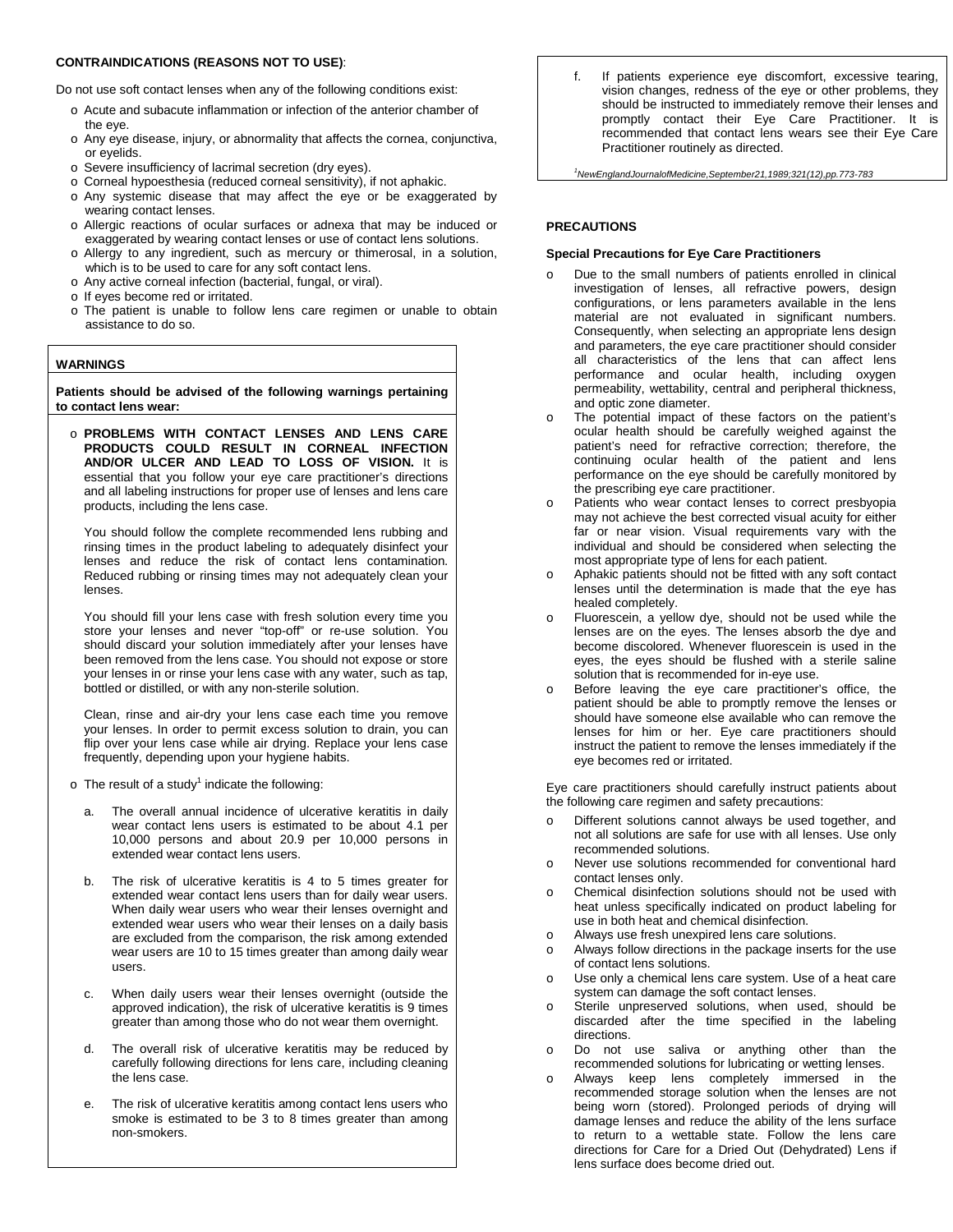- o If the lens sticks (stops moving) on the eye, follow the recommended directions on Care for a Sticking Lens. The lens should move freely on the eye for the continued health of the eye. If non-movement of the lens continues, the patient should be instructed to **immediately** consult his or her eye care practitioner.
- Always wash and rinse hands before handling lenses. Do not get cosmetics, lotions, soaps, creams, deodorant, or sprays in the eyes or on the lenses. It is best to put on lenses before putting on makeup. Waterbased cosmetics are less likely to damage lenses than oil-based products.
- Do not touch the contact lenses with the finger or hands if the hands are not free of foreign materials, as lens damage may occur.
- o Carefully follow the handling, insertion, removal, cleaning, and wearing instructions in the Patient Instructions for soft contact lenses and those prescribed by the eye care practitioner.
- o Never wear lenses beyond the period recommended by the eye care practitioner.
- o If aerosol products such as hairspray are used while wearing lenses, exercise caution and keep eyes closed until the spray has settled.
- o Always handle lenses gently and avoid dropping them.
- Avoid all harmful or irritating vapors and fumes while wearing lenses.
- o Ask the eye care practitioner about wearing the lenses during sporting activities.
- o Inform the doctor (health care practitioner) about being a contact lens wearer.
- o Never use tweezers or other tools to remove lenses from the lens container unless specifically indicated for that use. Pour the lens into your hand.
- o Do not touch the lens with fingernails.
- o Bacteria can grow in contact lens cases. It is important to properly use, clean, and replace your cases, at regular intervals, recommended by the lens case manufacturer or your eye care practitioner.
- o Always discard lenses worn on a frequent replacement schedule after the recommended wearing schedule prescribed by the eye care practitioner.
- o Always contact the eye care practitioner before using any medicine in the eyes.
- o Always inform the employer of being a contact lens wearer. Some jobs may require use of eye protection equipment or may require that the patient not wear contact lenses.
- o As with any contact lens, follow-up visits are necessary to assure the continuing health of the patient's eyes. The patient should be instructed as to a recommended follow-up schedule.

# **ADVERSE REACTIONS**

The patient should be informed that the following problems may occur:

- o Eyes stinging, burning, or itching (irritation), or other eye pain.
- o Comfort is less than when the lens was first placed on the eye.
- o Feeling that something is in the eye such as a foreign body or a scratched area.
- o Excessive watering (tearing) of the eyes.
- Unusual eye secretions.
- o Redness of the eyes.
- o Reduced sharpness of vision (poor visual acuity).
- o Blurred vision, rainbows, or halos around objects.<br>
Sensitivity to light (photophobia)
- Sensitivity to light (photophobia).
- o Dry eyes.

If the patient notices any of the above, he or she should be instructed to:

# o **Immediately remove the lenses.**

If the discomfort or the problem stops, then look closely at the lens. If the lens is in some way damaged, do not put the lens back on the eye. Place the lens in the storage case and contact the eye care practitioner. If the lens has dirt, an eyelash, or other foreign body on it, or the problem stops and the lens appears undamaged, the patient should thoroughly clean, rinse, and disinfect both lenses; then reinsert them. After reinsertion, if the problem continues, the patient should **immediately remove the lenses and consult the eye care practitioner**.

When any of the above problems occur, a serious condition such as infection, corneal ulcer, neovascularization, or iritis may be present. The patient should be instructed to **keep the lens off the eye and seek immediate** professional identification of the problem and prompt treatment to avoid serious eye damage.

# **FITTING**

Conventional methods of fitting contact lenses apply to all soft contact lenses. For a detailed description of the fitting techniques, refer to the Practitioner Fitting Guide copies of which are available from:

CooperVision, Inc. 711 North Road Scottsville, New York 14546 1-800-341-2020 www.coopervision.com

# **WEARING SCHEDULE**

**The wearing and replacement schedules should be determined by the eye care practitioner.** Patients tend to over-wear the lenses initially. The eye care practitioner should emphasize the importance of adhering to the initial maximum wearing schedule. Regular checkups, as determined by the eye care practitioner are also extremely important.

CooperVision recommends that all soft contact lenses be discarded and replaced with a new lens on a frequent replacement basis. The eye care practitioner is encouraged to determine an appropriate lens replacement schedule based upon the response of the patient.

DAILY WEAR: (less than 24 hours, while awake). The maximum suggested wearing time is:

| DAY | Hours | Day | Hours            |
|-----|-------|-----|------------------|
|     | հ     |     | 12               |
| 2   | я     | 5   | 14               |
| 3   | 10    | հ   | All waking hours |

# **LENS CARE DIRECTIONS**

Eye care practitioners should review with the patient lens care directions, including both basic lens care information and specific instructions on the lens care regimen recommended for the patient.

- o Always wash, rinse, and dry hands before handling contact lenses.
- o Do not use saliva or anything other than the recommended solutions for lubricating or rewetting. Do not put lenses in the mouth.
- o The patient should always have a spare pair of lenses at all times.

#### **General Lens Care (As Prescribed For Planned Replacement Only):**

Basic Instructions:

- o Always use **fresh, unexpired** lens care solutions.
- o Use the recommended chemical (not heat) system of lens care and carefully follow instructions on solution labeling. Different solutions cannot always be used together, and not all solutions are safe to use with all lenses. Do not alternate or mix lens care systems **unless indicated on solution labeling**.
- o Lenses should be cleaned, rinsed, and disinfected each time they are removed. **Cleaning and rinsing** are necessary to remove mucus and film from the lens surface. **Disinfecting** is necessary to destroy harmful germs.
- Always remove, clean, rinse, (as recommended by the eye care practitioner) and disinfect lenses according to the schedule prescribed by the eye care practitioner. The use of an enzyme cleaner is not recommended.
- The eye care practitioner should recommend a care system that is appropriate for soft contact lenses. Each lens care product contains specific directions for use and